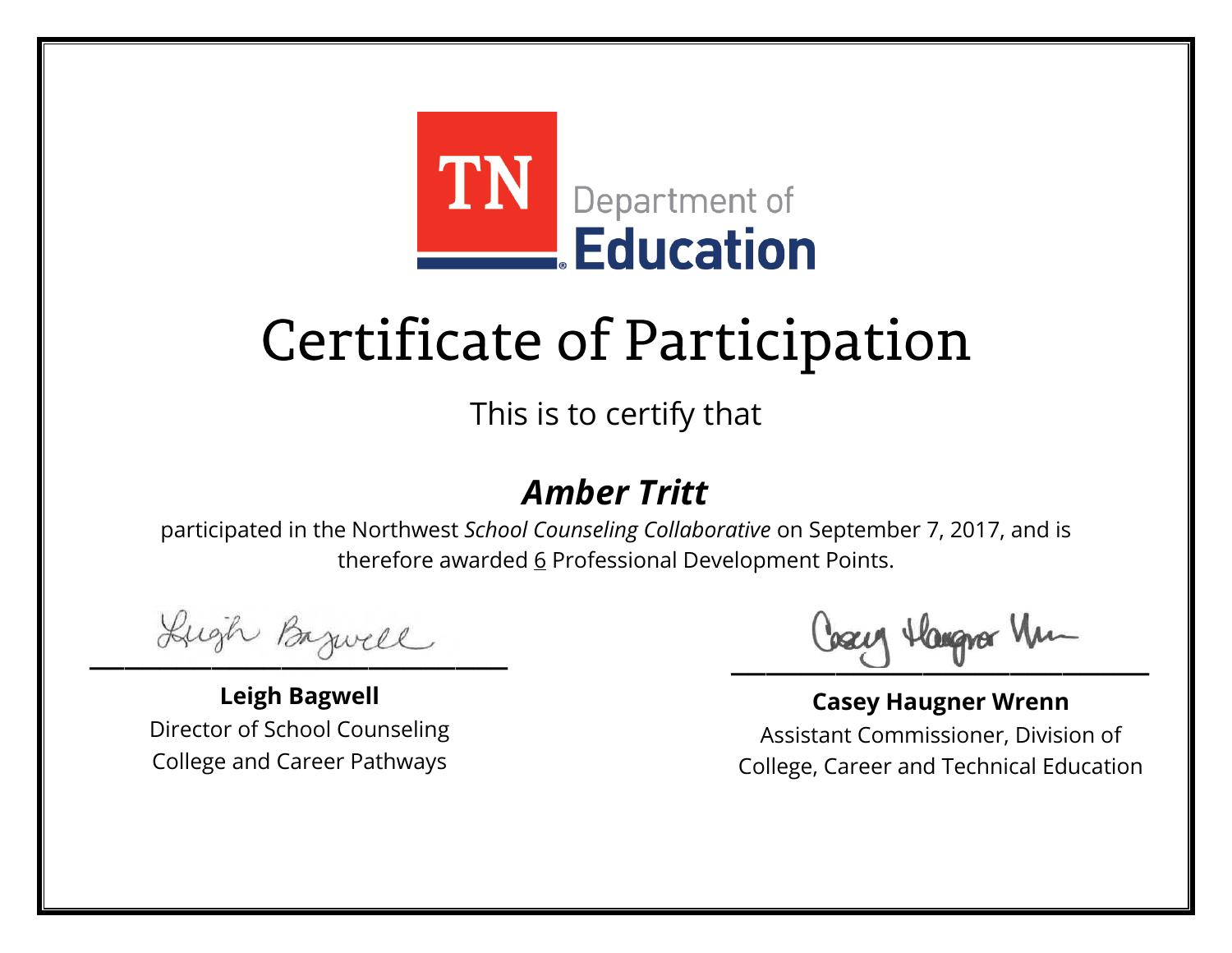

This is to certify that

#### *Amy Bates*

Lugh Bazwell

**Leigh Bagwell** Director of School Counseling College and Career Pathways

Losey Hangra Vm

**Casey Haugner Wrenn** Assistant Commissioner, Division of College, Career and Technical Education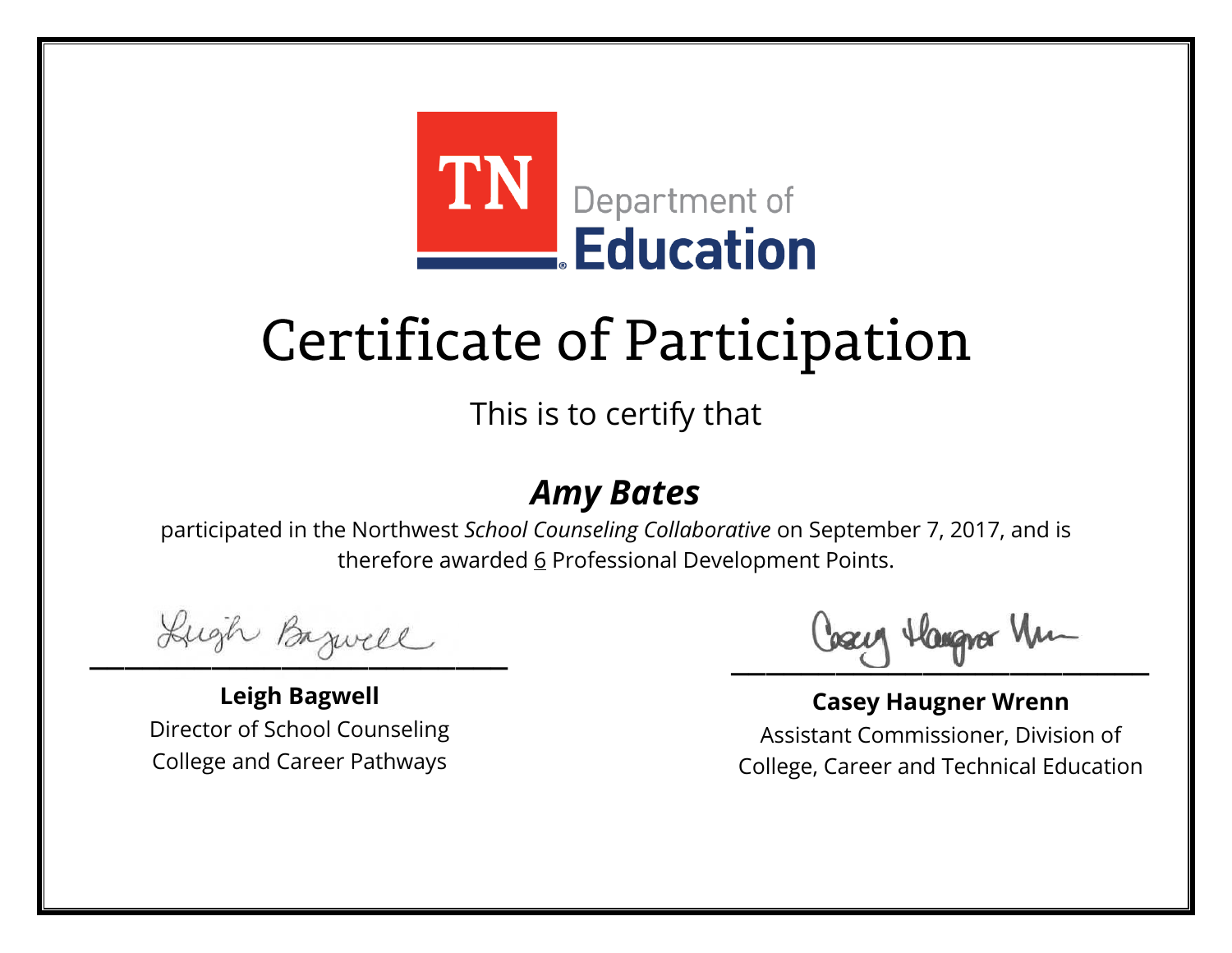

This is to certify that

### *Angie Maddox*

Lugh Bazwell

**Leigh Bagwell** Director of School Counseling College and Career Pathways

Cosey Hangra Vm

**Casey Haugner Wrenn** Assistant Commissioner, Division of College, Career and Technical Education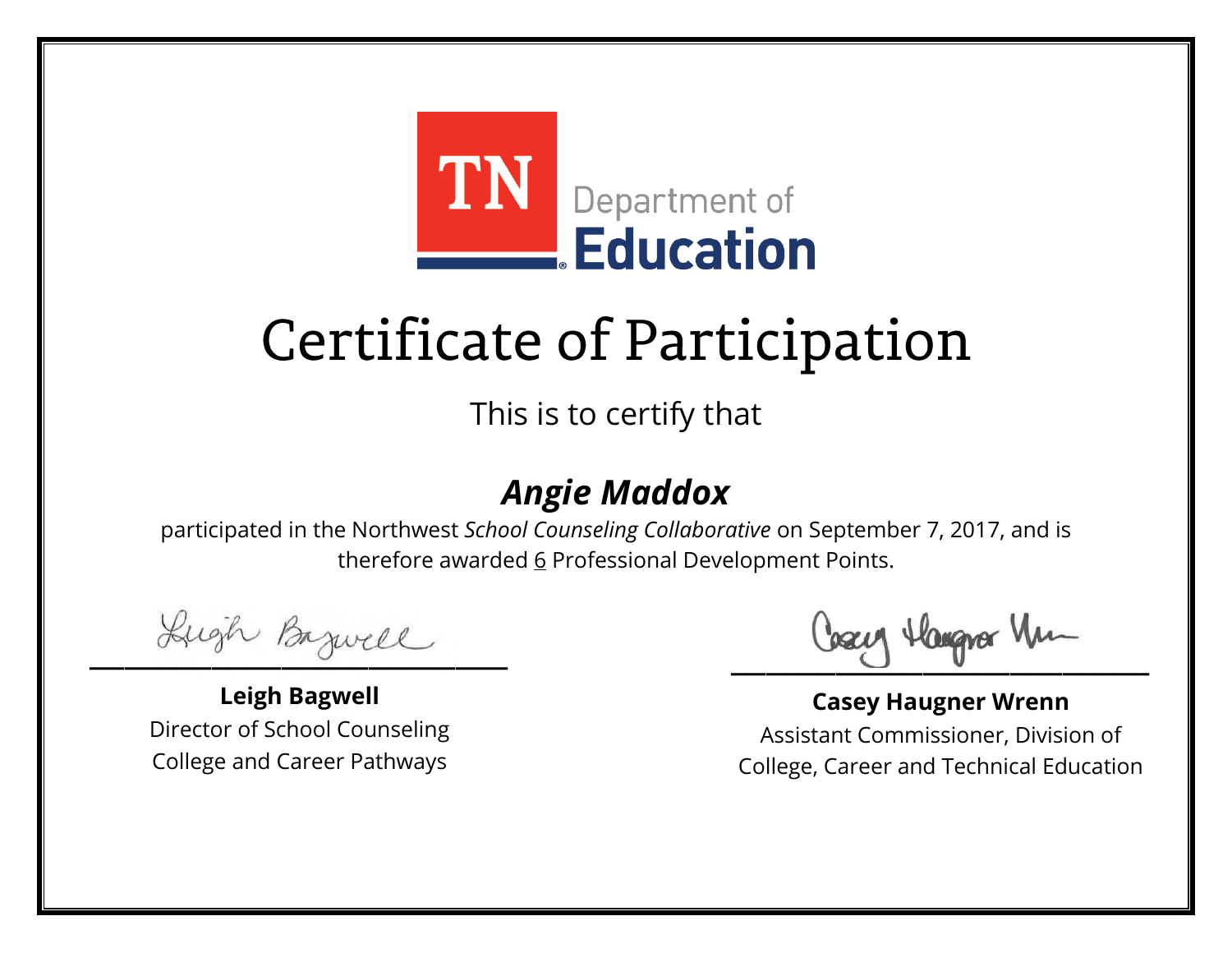

This is to certify that

### *Deborah Barger*

Lugh Bazwell

**Leigh Bagwell** Director of School Counseling College and Career Pathways

Cosey Hangra Vm

**Casey Haugner Wrenn** Assistant Commissioner, Division of College, Career and Technical Education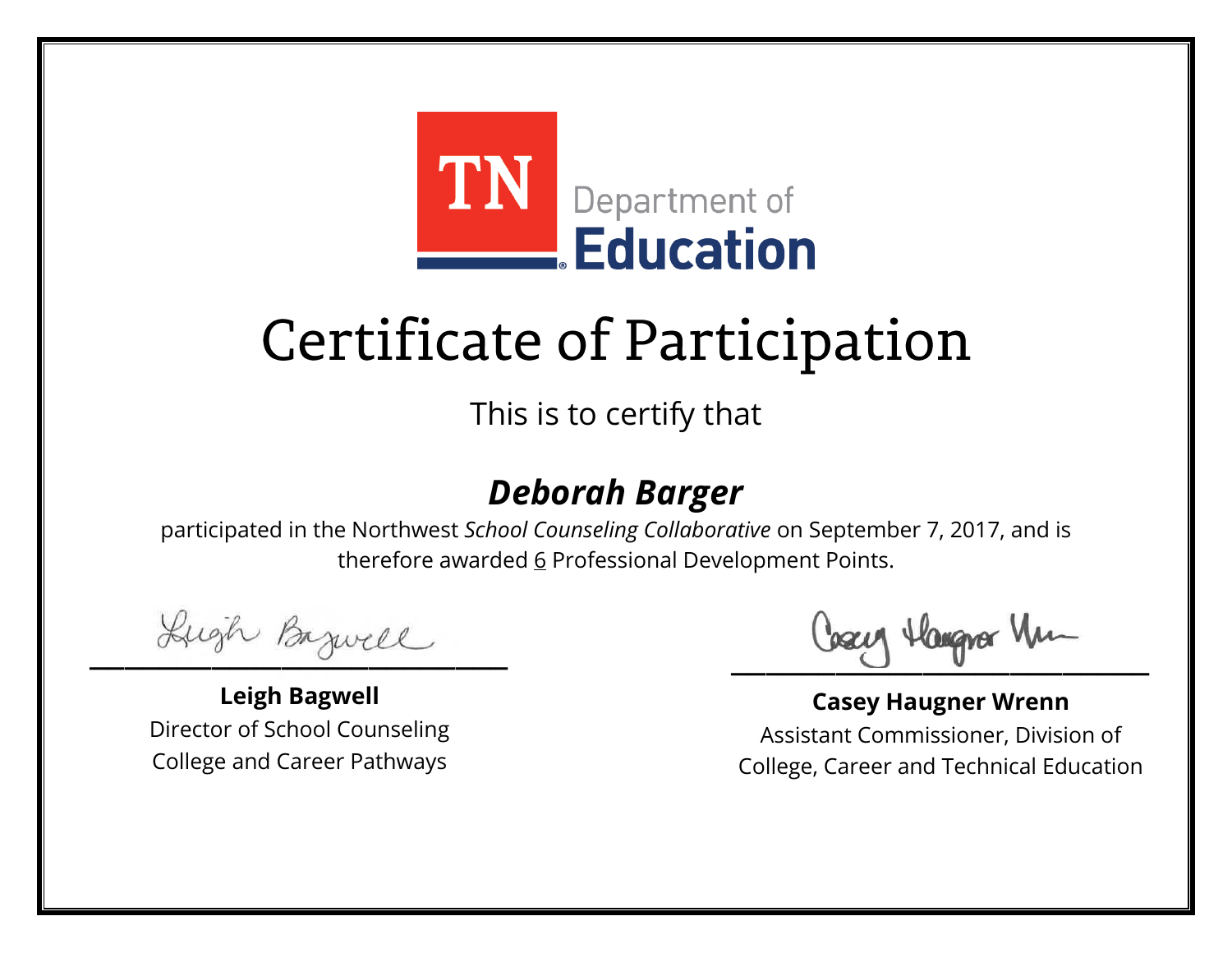

This is to certify that

#### *Donna Bowers*

Lugh Bazwell

**Leigh Bagwell** Director of School Counseling College and Career Pathways

Cosey Hangra Vm

**Casey Haugner Wrenn** Assistant Commissioner, Division of College, Career and Technical Education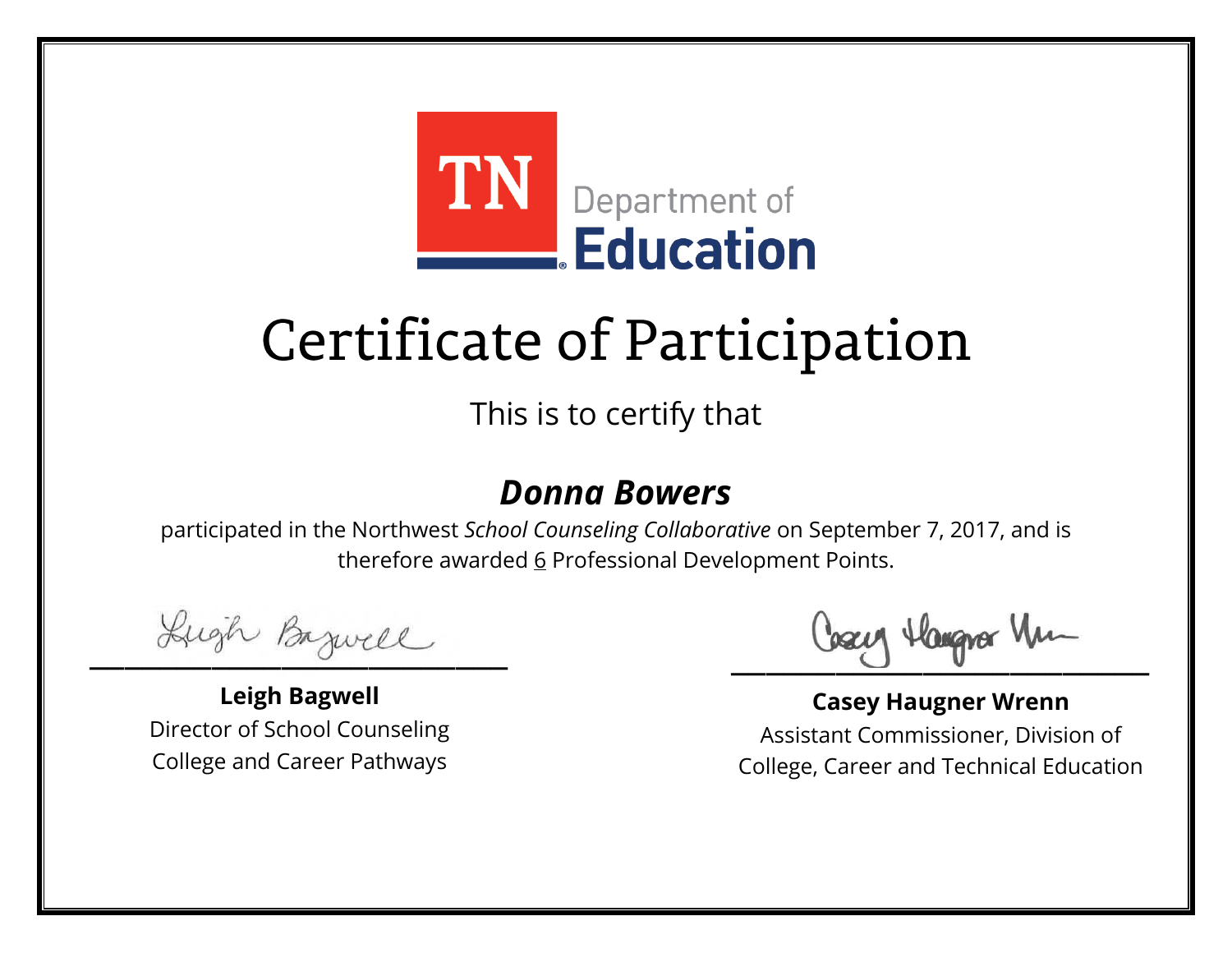

This is to certify that

### *Emily Peirce*

Lugh Bazwell

**Leigh Bagwell** Director of School Counseling College and Career Pathways

Cosey Hangra Vm

**Casey Haugner Wrenn** Assistant Commissioner, Division of College, Career and Technical Education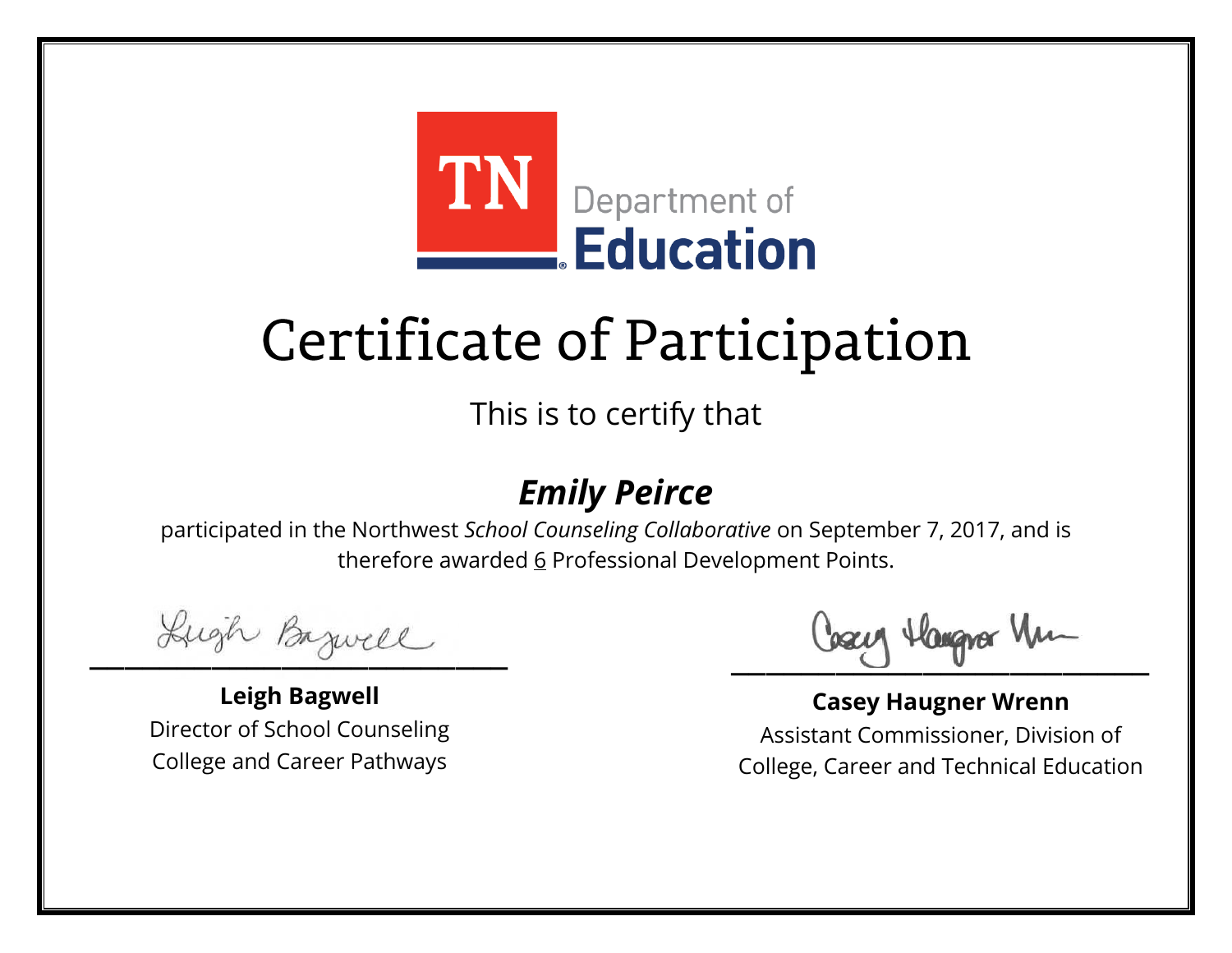

This is to certify that

### *Jaida Ward*

Lugh Bazwell

**Leigh Bagwell** Director of School Counseling College and Career Pathways

Losey Hangra Vm

**Casey Haugner Wrenn** Assistant Commissioner, Division of College, Career and Technical Education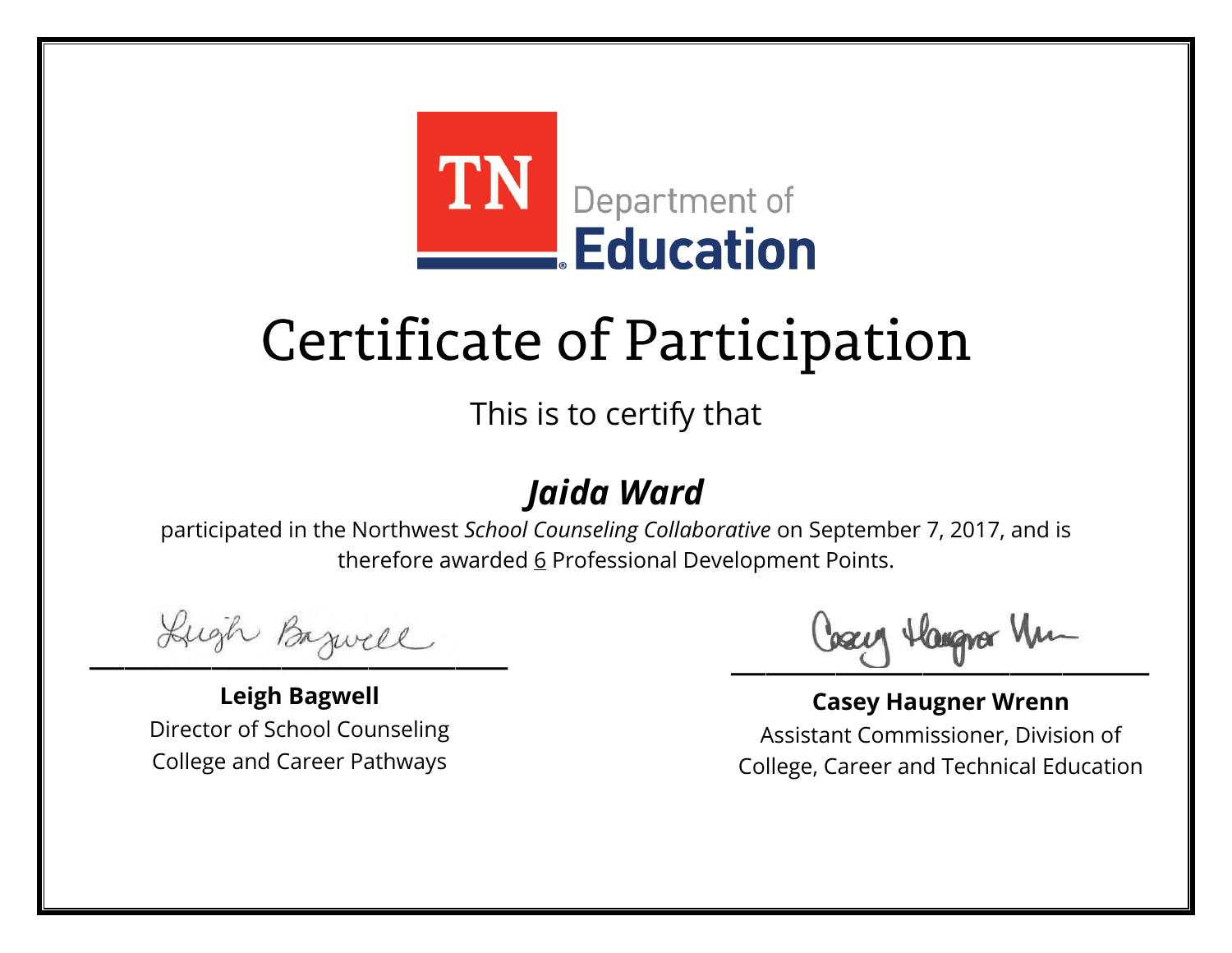

This is to certify that

### *Jane Bailey*

Lugh Bazwell

**Leigh Bagwell** Director of School Counseling College and Career Pathways

Cosey Hangra Vm

**Casey Haugner Wrenn** Assistant Commissioner, Division of College, Career and Technical Education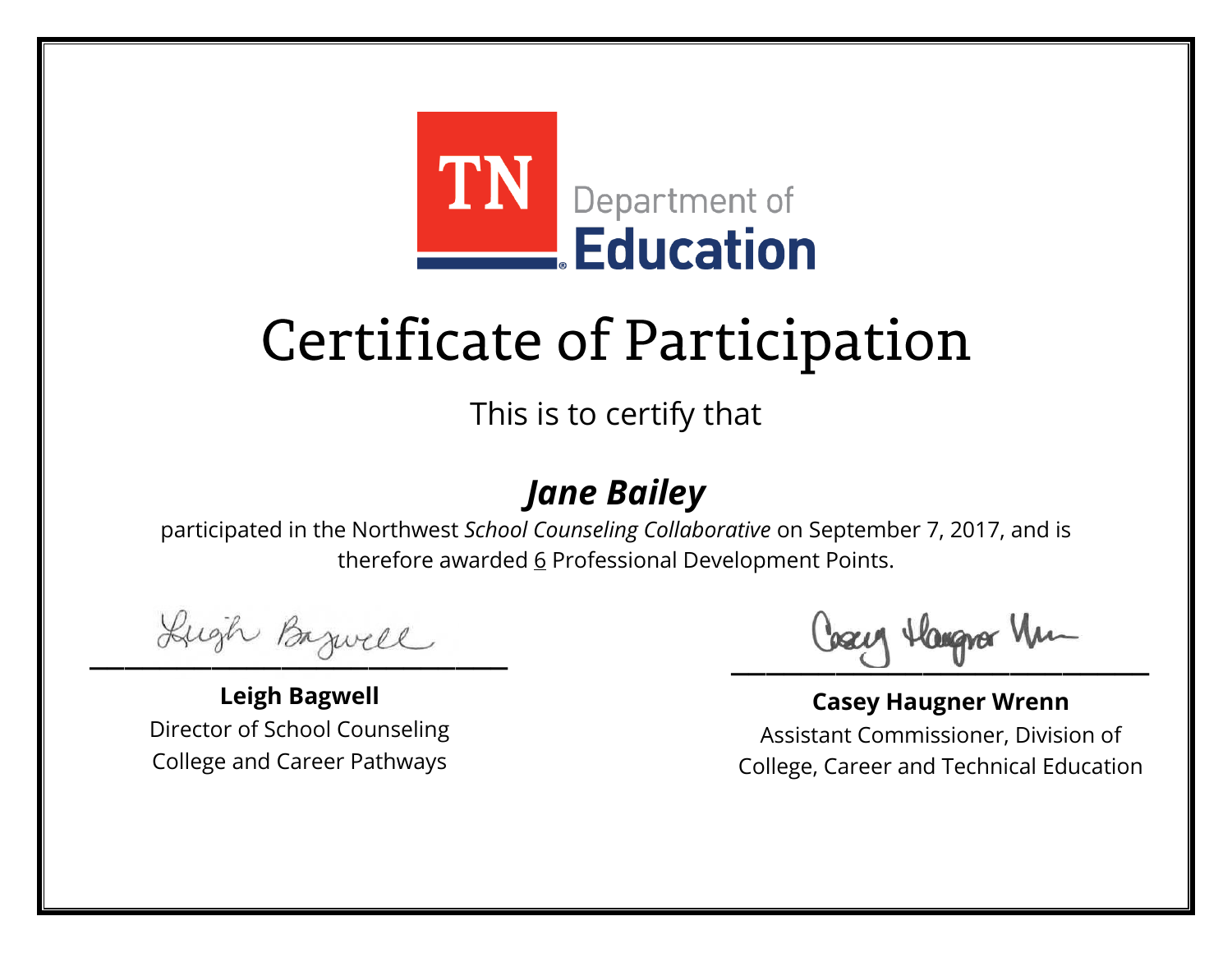

This is to certify that

### *Jennifer Robertson*

Lugh Bazwell

**Leigh Bagwell** Director of School Counseling College and Career Pathways

Cosey Hangra Vm

**Casey Haugner Wrenn** Assistant Commissioner, Division of College, Career and Technical Education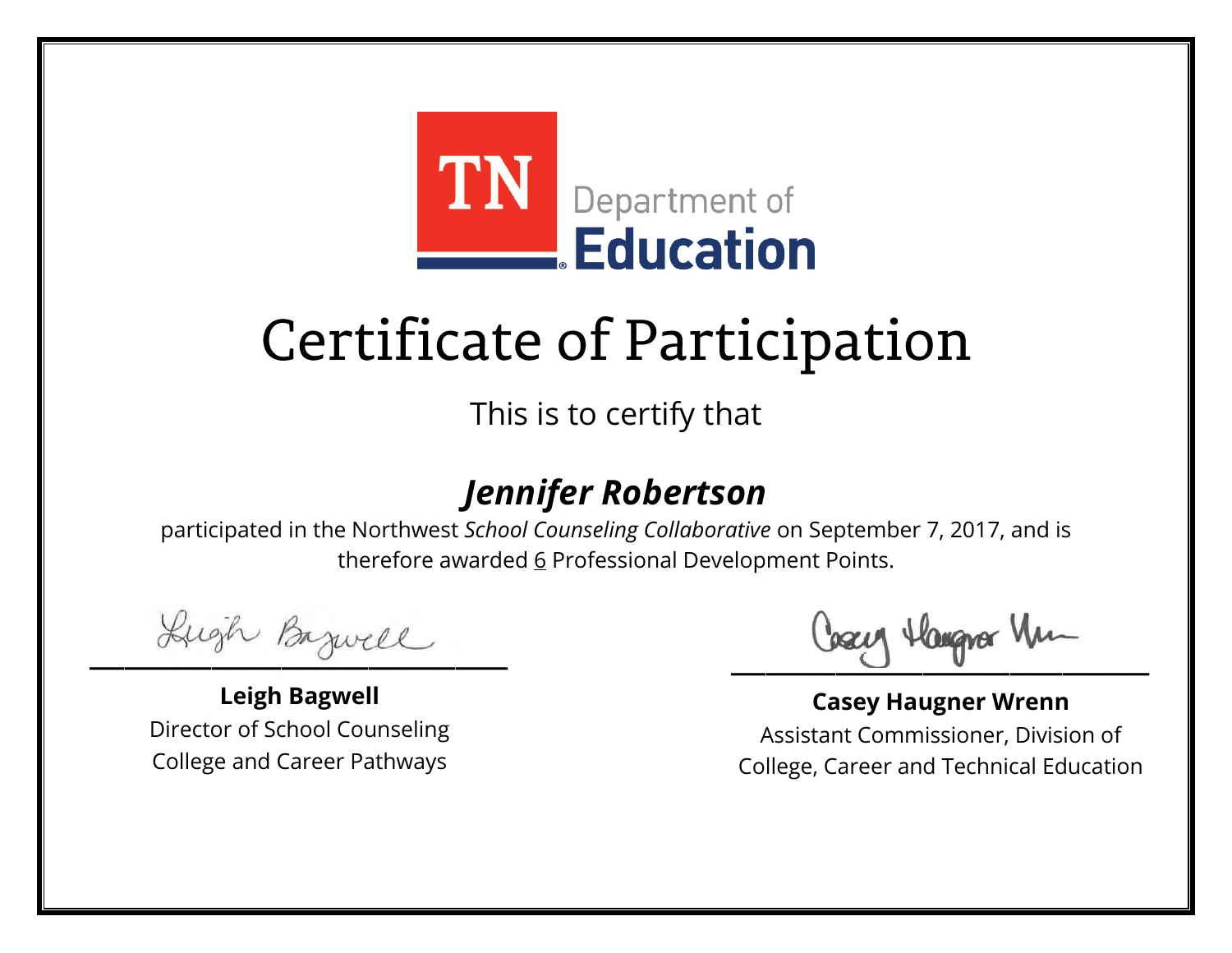

This is to certify that

### *Kelly Piatt*

Lugh Bazwell

**Leigh Bagwell** Director of School Counseling College and Career Pathways

Cosey Hangra Vm

**Casey Haugner Wrenn** Assistant Commissioner, Division of College, Career and Technical Education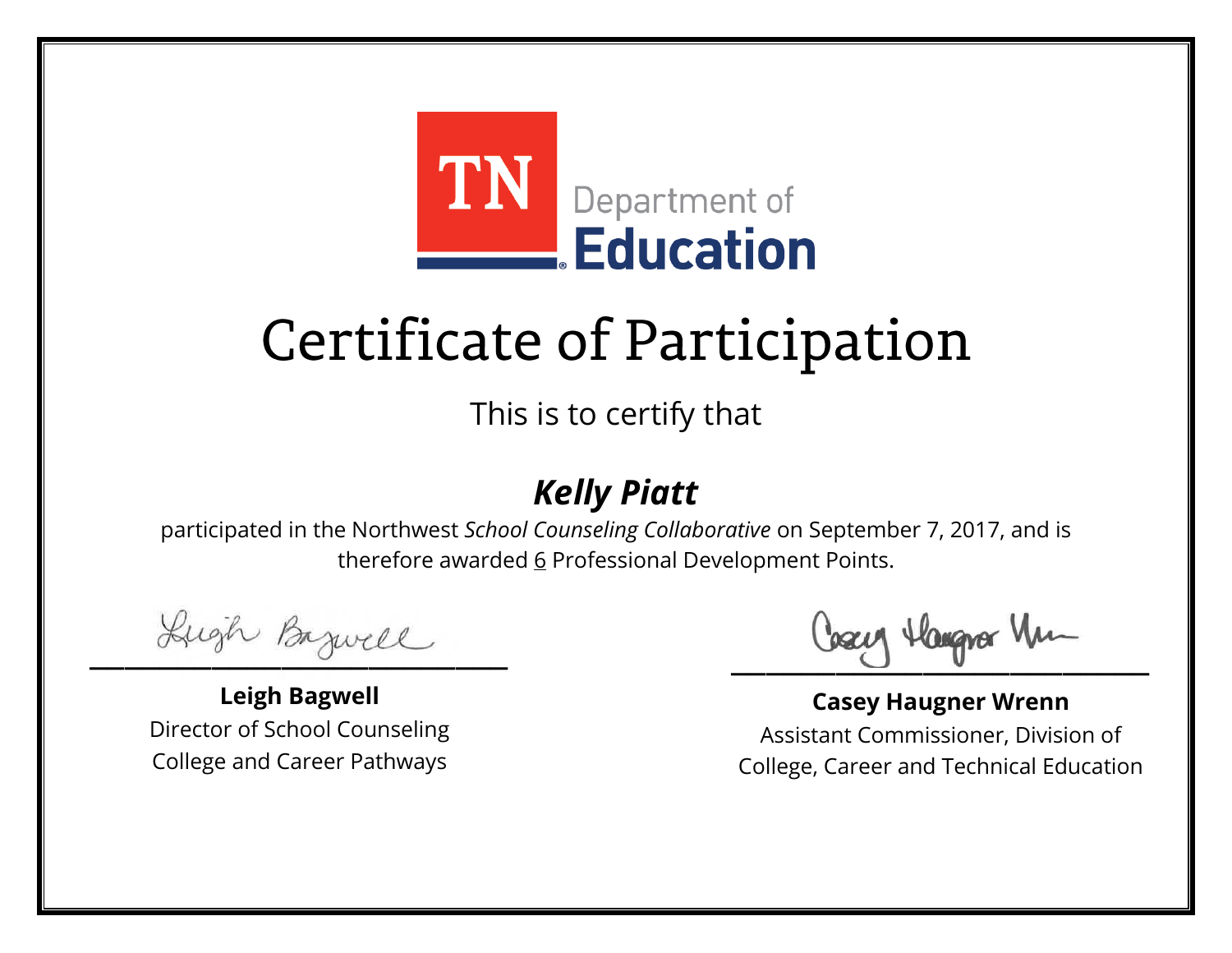

This is to certify that

### *Kenyata Jones*

Lugh Bazwell

**Leigh Bagwell** Director of School Counseling College and Career Pathways

Cosey Hangra Vm

**Casey Haugner Wrenn** Assistant Commissioner, Division of College, Career and Technical Education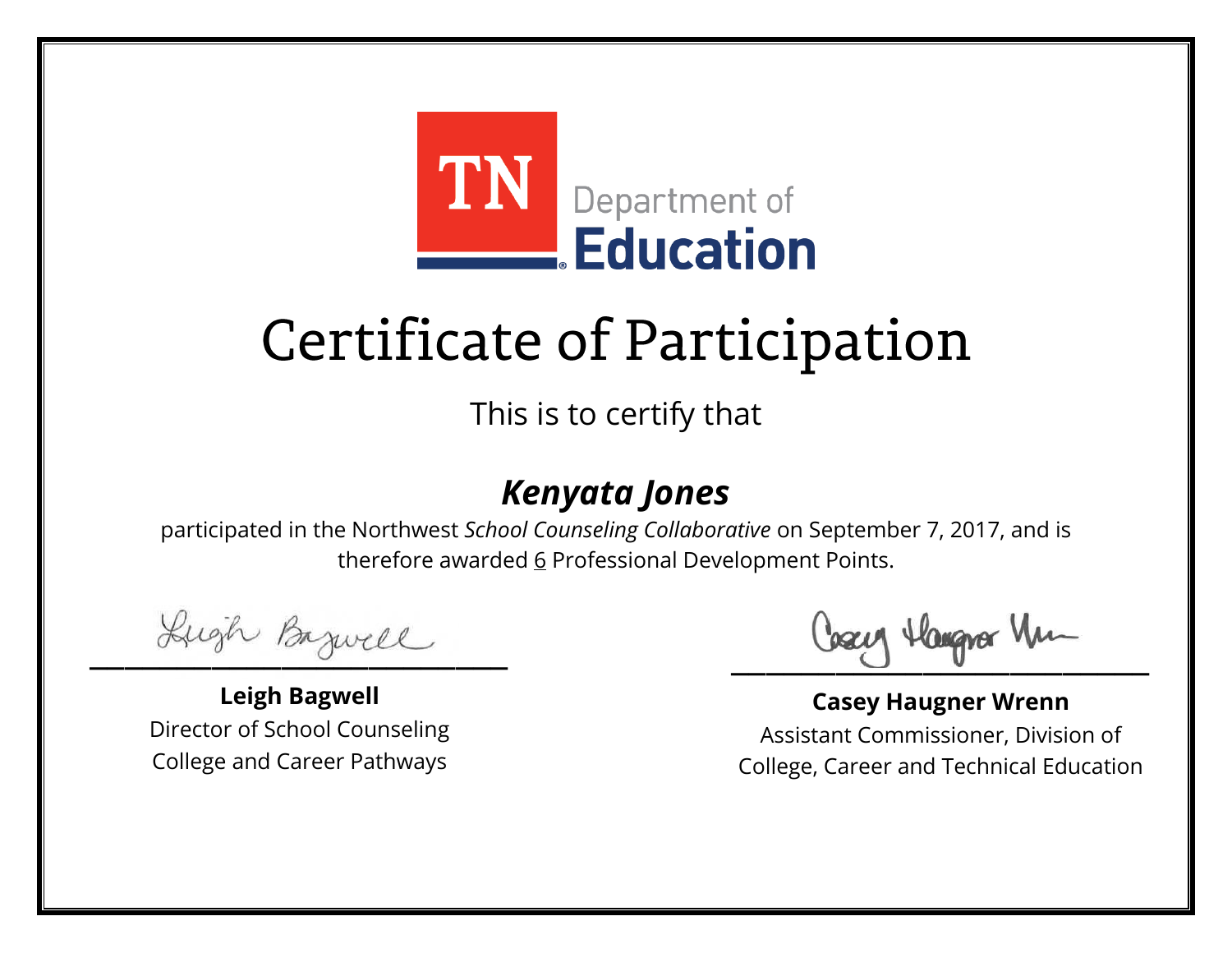

This is to certify that

### *Kim Grogan*

Lugh Bazwell

**Leigh Bagwell** Director of School Counseling College and Career Pathways

Cosey Hangra Vm

**Casey Haugner Wrenn** Assistant Commissioner, Division of College, Career and Technical Education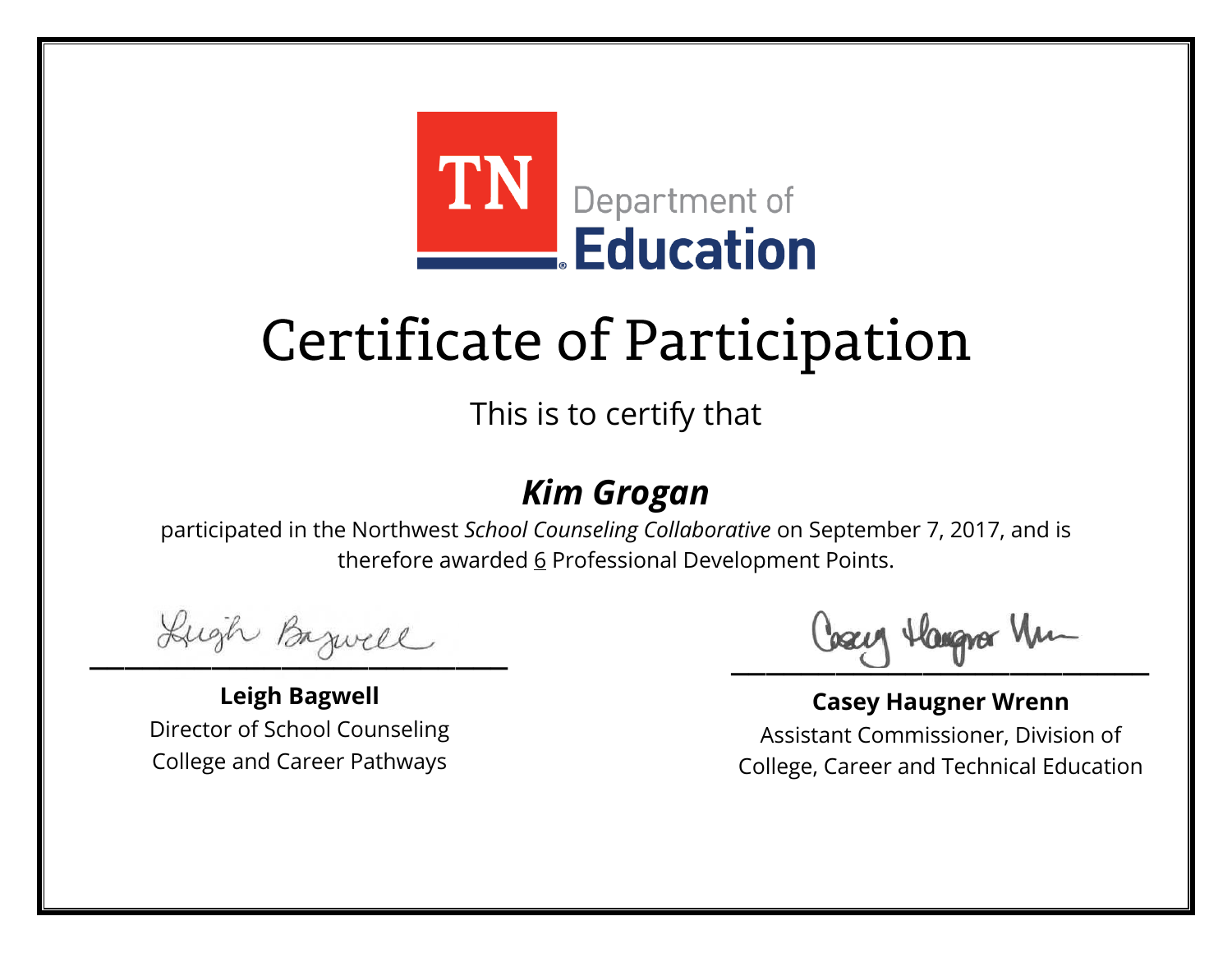

This is to certify that

#### *Lauren Runions*

Lugh Bazwell

**Leigh Bagwell** Director of School Counseling College and Career Pathways

Cosey Hangra Vm

**Casey Haugner Wrenn** Assistant Commissioner, Division of College, Career and Technical Education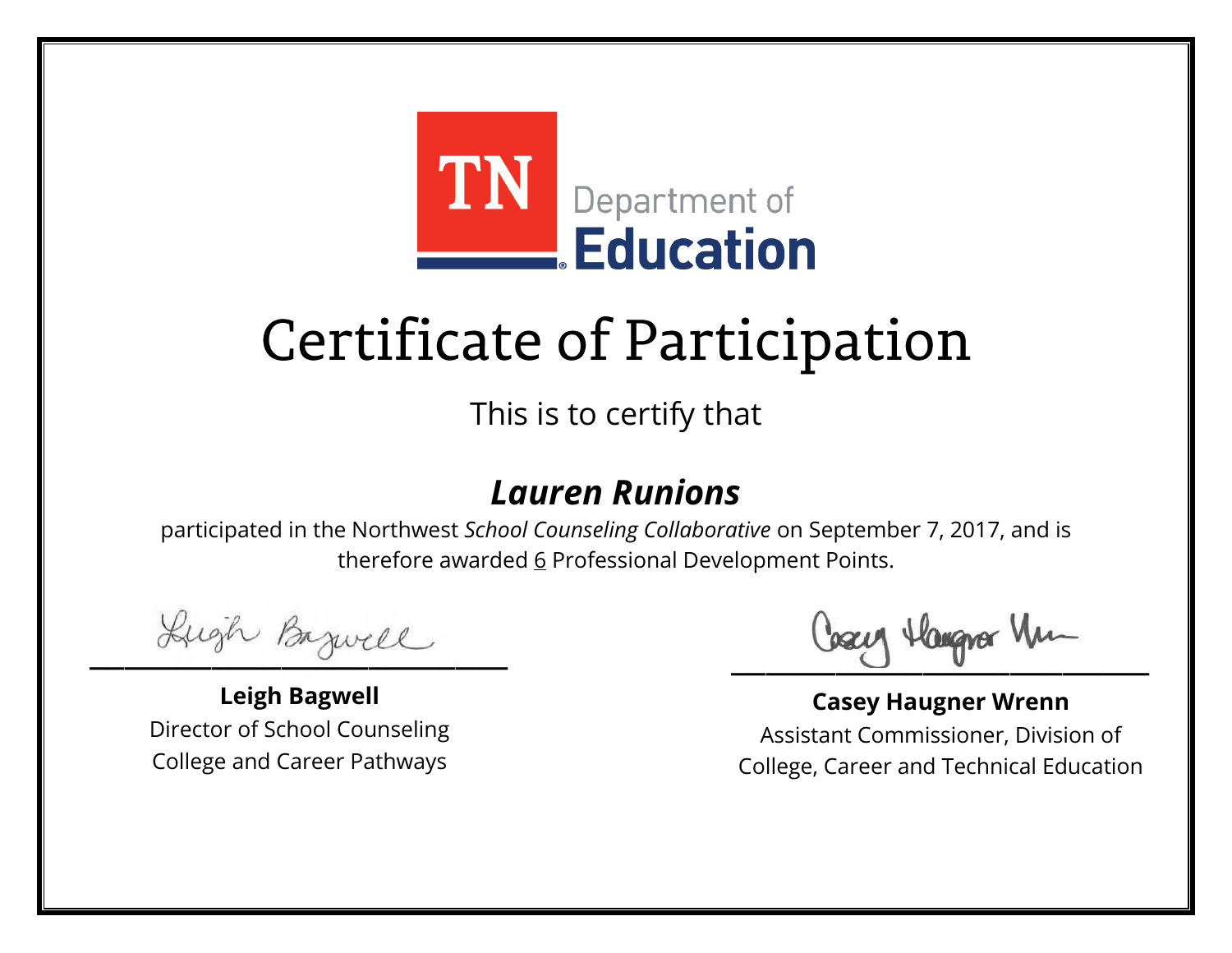

This is to certify that

### *Linda May*

Lugh Bazwell

**Leigh Bagwell** Director of School Counseling College and Career Pathways

Cosey Hangra Vm

**Casey Haugner Wrenn** Assistant Commissioner, Division of College, Career and Technical Education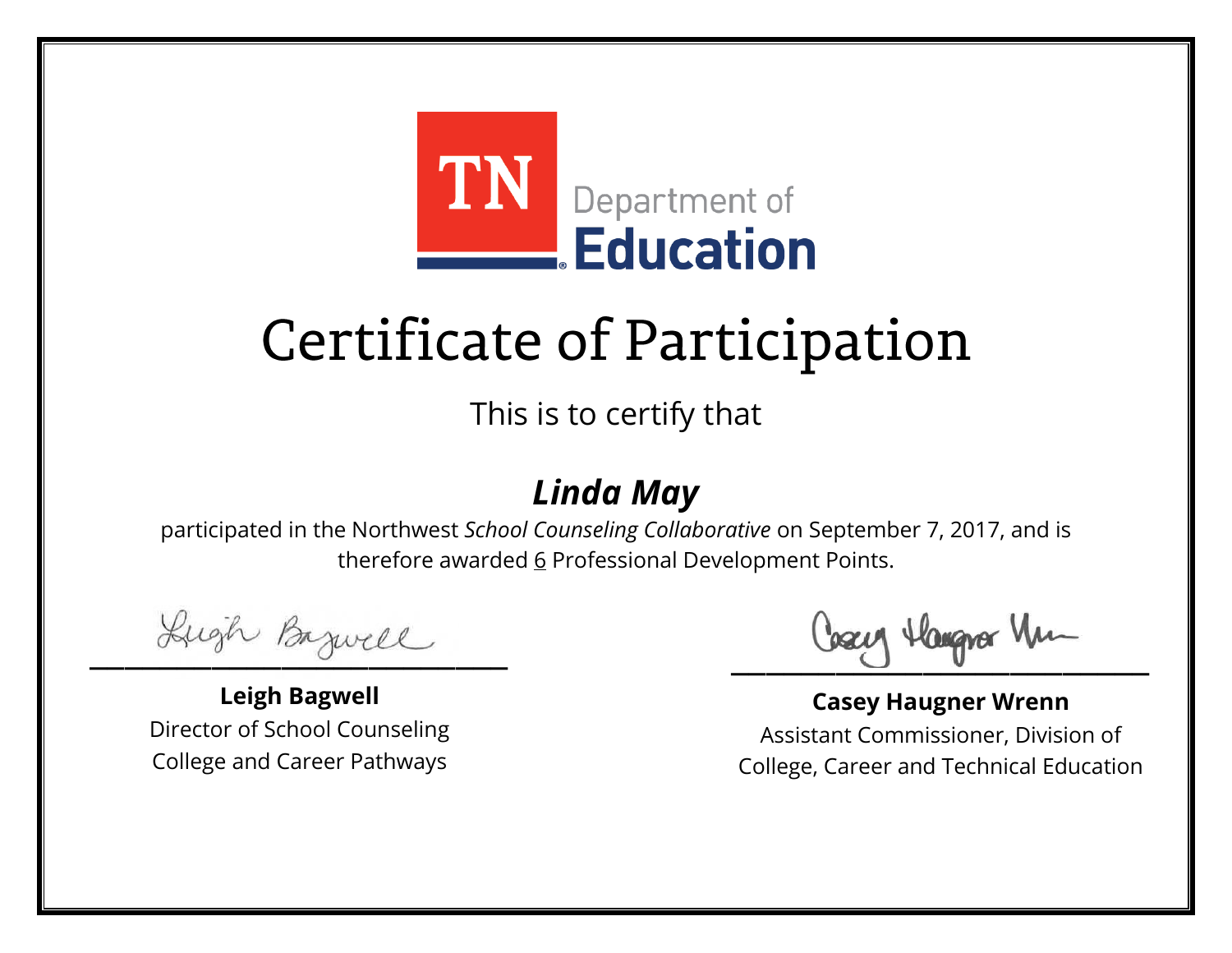

This is to certify that

#### *Martha Davison*

Lugh Bazwell

**Leigh Bagwell** Director of School Counseling College and Career Pathways

Cosey Hangra Vm

**Casey Haugner Wrenn** Assistant Commissioner, Division of College, Career and Technical Education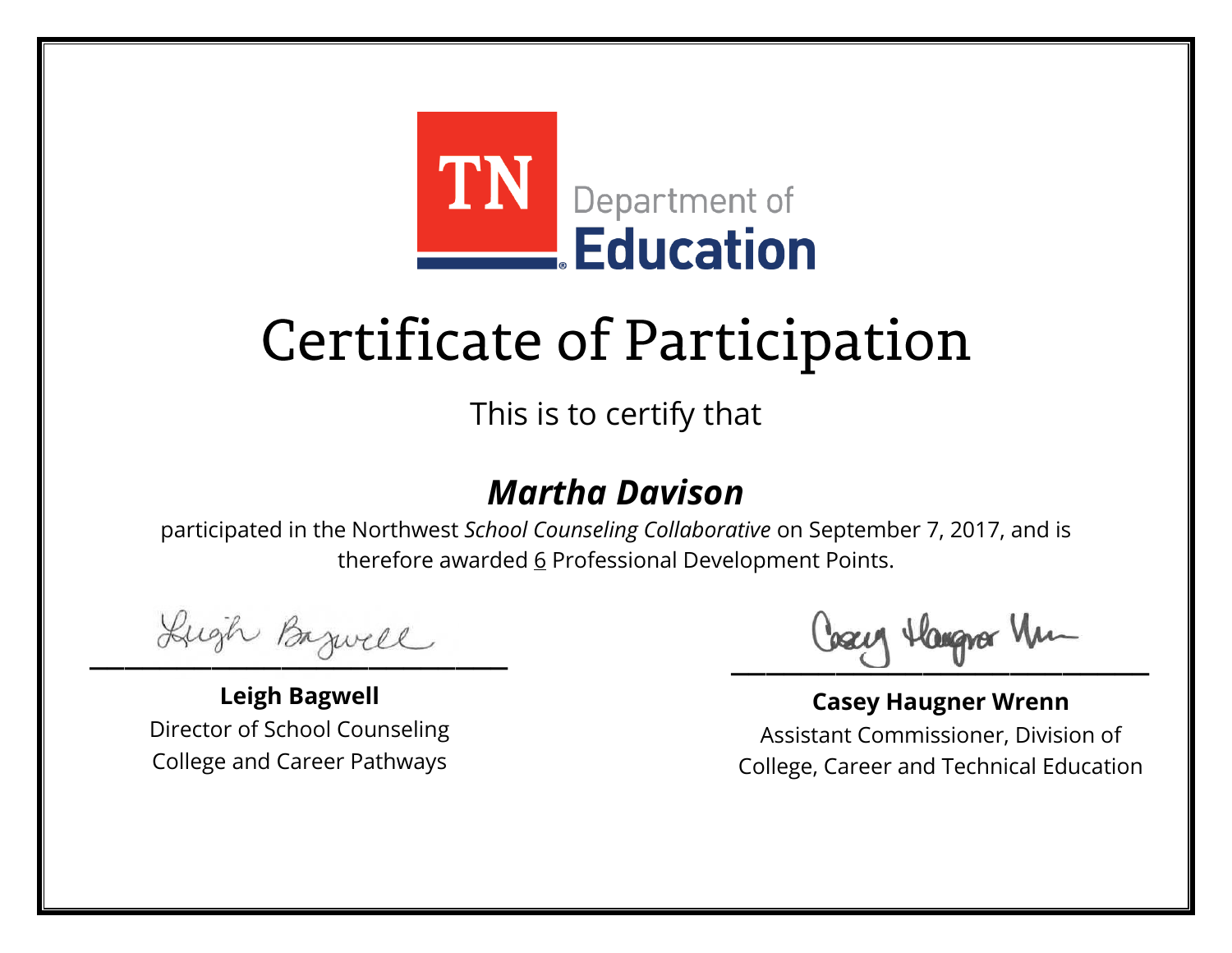

This is to certify that

#### *Martha Townes*

Lugh Bazwell

**Leigh Bagwell** Director of School Counseling College and Career Pathways

Cosey Hangra Vm

**Casey Haugner Wrenn** Assistant Commissioner, Division of College, Career and Technical Education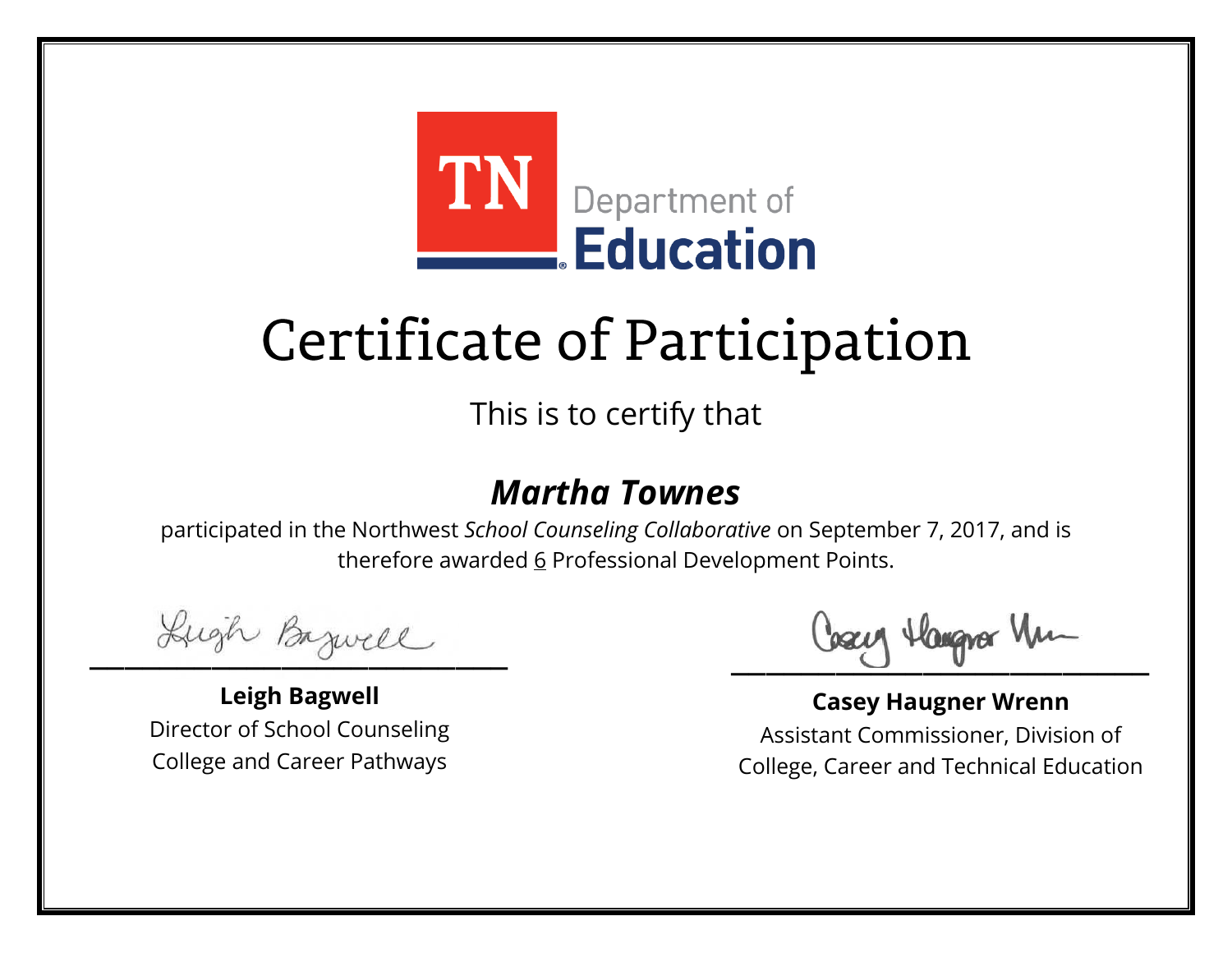

This is to certify that

#### *Megan Poore*

Lugh Bazwell

**Leigh Bagwell** Director of School Counseling College and Career Pathways

Cosey Hangra Vm

**Casey Haugner Wrenn** Assistant Commissioner, Division of College, Career and Technical Education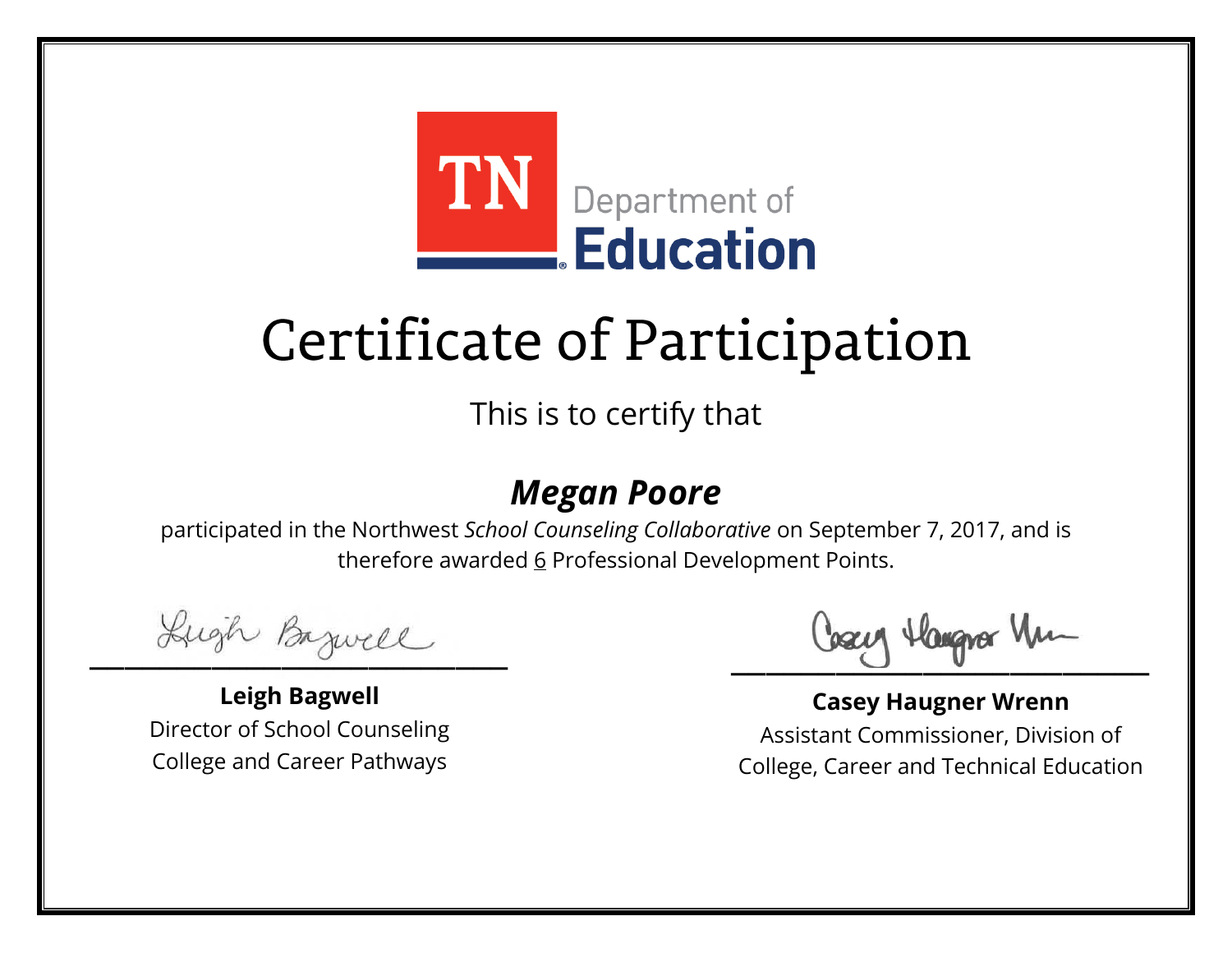

This is to certify that

### *Melissa Logan*

Lugh Bazwell

**Leigh Bagwell** Director of School Counseling College and Career Pathways

Cosey Hangra Vm

**Casey Haugner Wrenn** Assistant Commissioner, Division of College, Career and Technical Education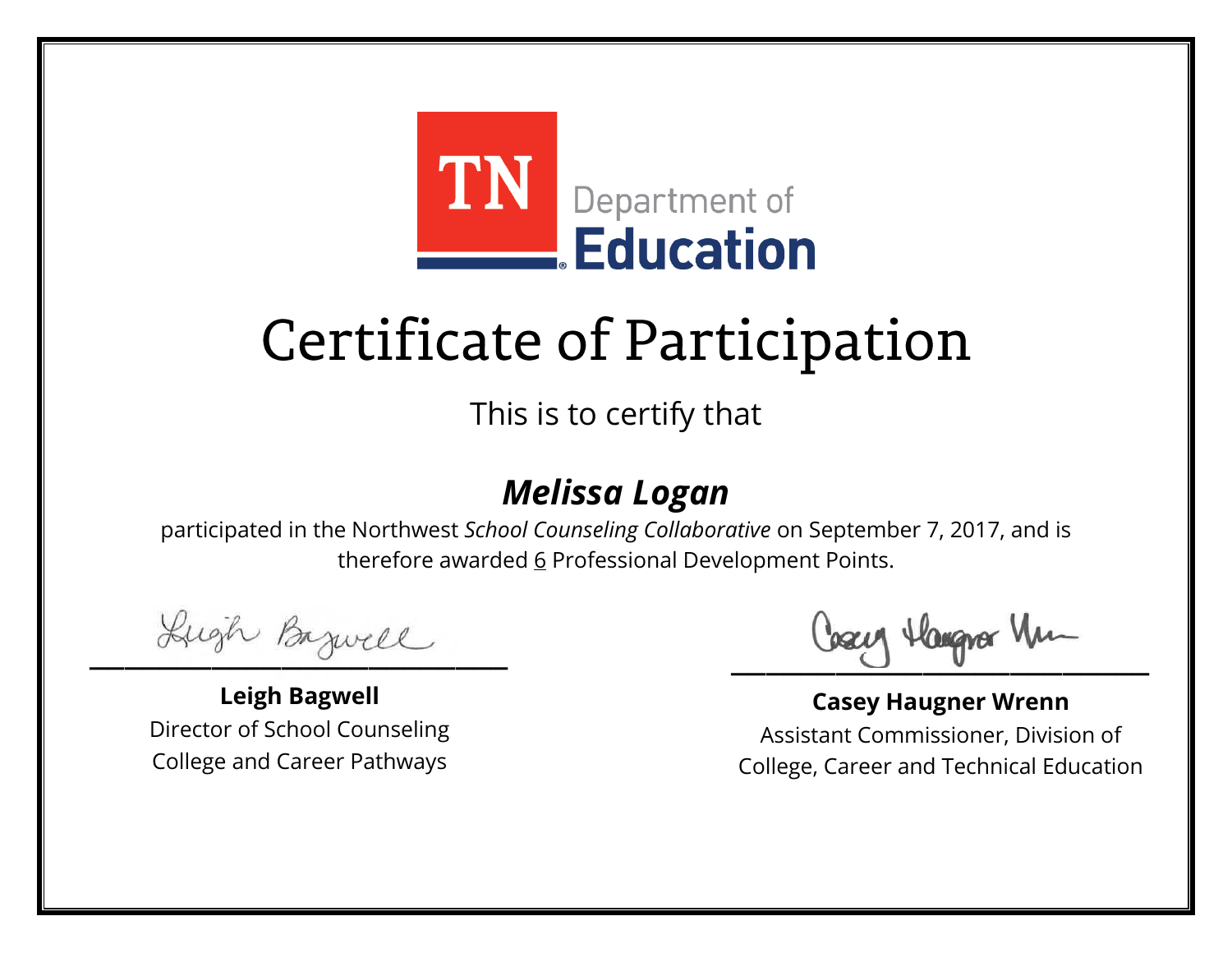

This is to certify that

### *Melissa Rye*

Lugh Bazwell

**Leigh Bagwell** Director of School Counseling College and Career Pathways

Cosey Hangra Vm

**Casey Haugner Wrenn** Assistant Commissioner, Division of College, Career and Technical Education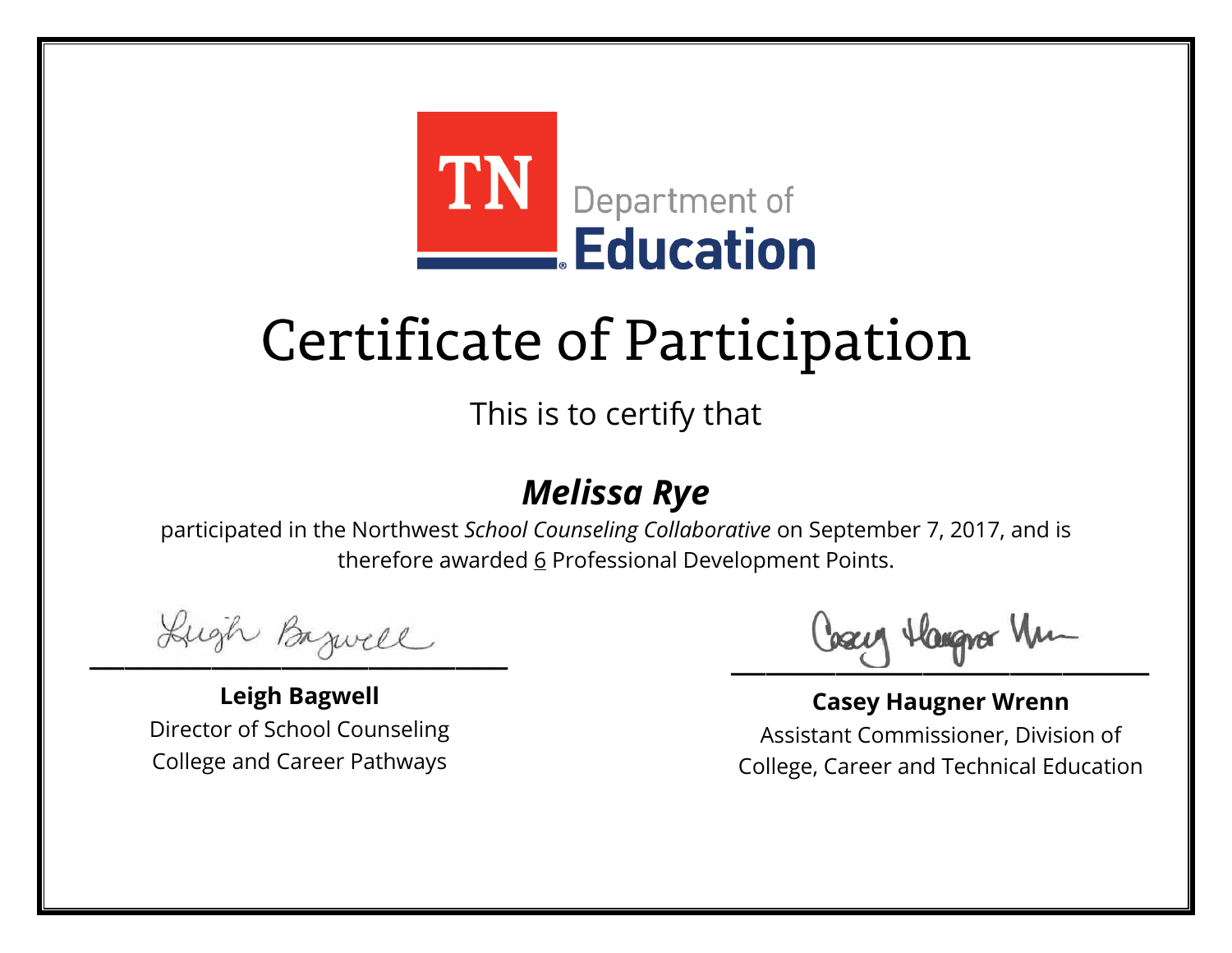

This is to certify that

### *Michelle Johnson*

Lugh Bazwell

**Leigh Bagwell** Director of School Counseling College and Career Pathways

Cosey Hangra Vm

**Casey Haugner Wrenn** Assistant Commissioner, Division of College, Career and Technical Education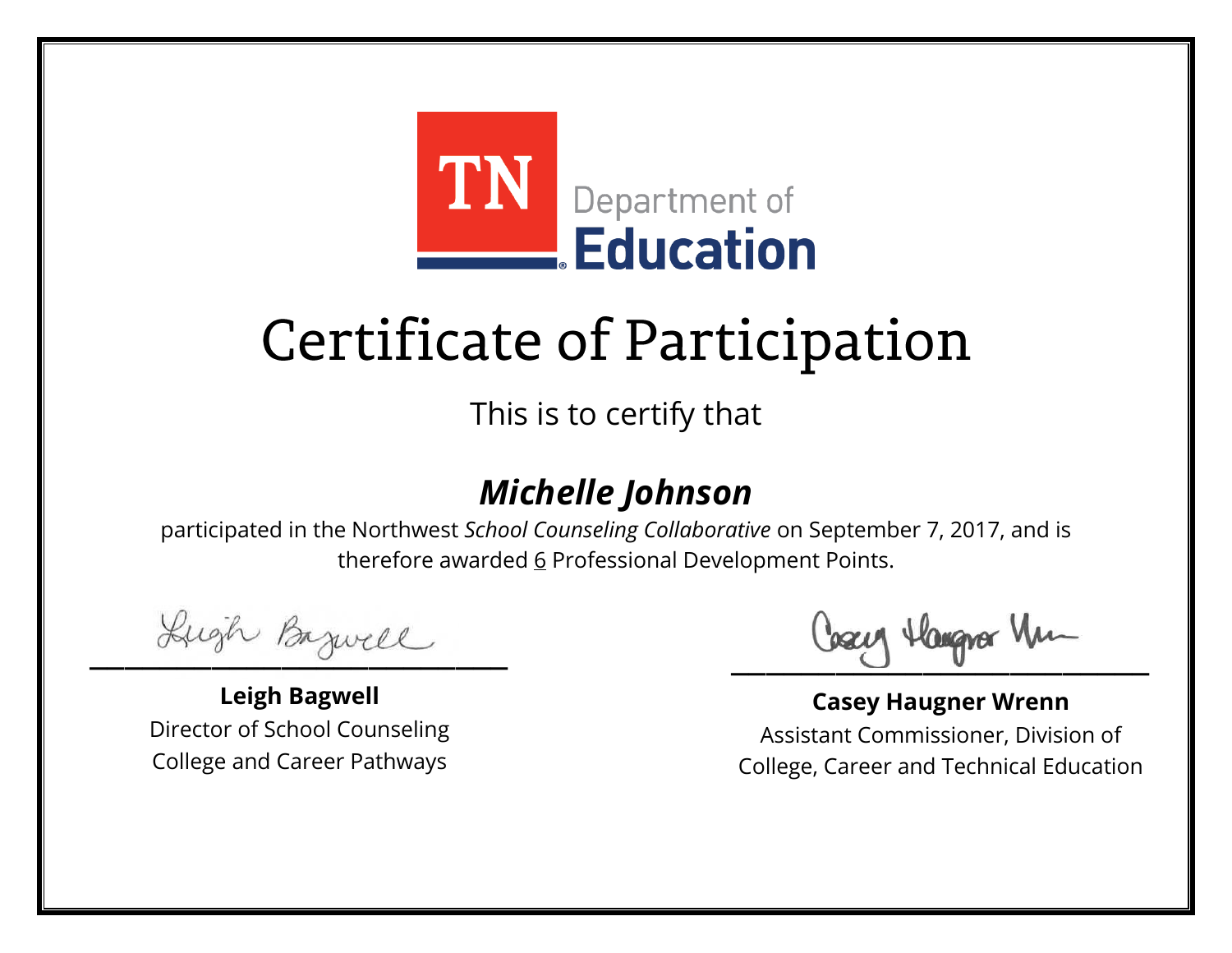

This is to certify that

### *Misti Dudley*

Lugh Bazwell

**Leigh Bagwell** Director of School Counseling College and Career Pathways

Cosey Hangra Vm

**Casey Haugner Wrenn** Assistant Commissioner, Division of College, Career and Technical Education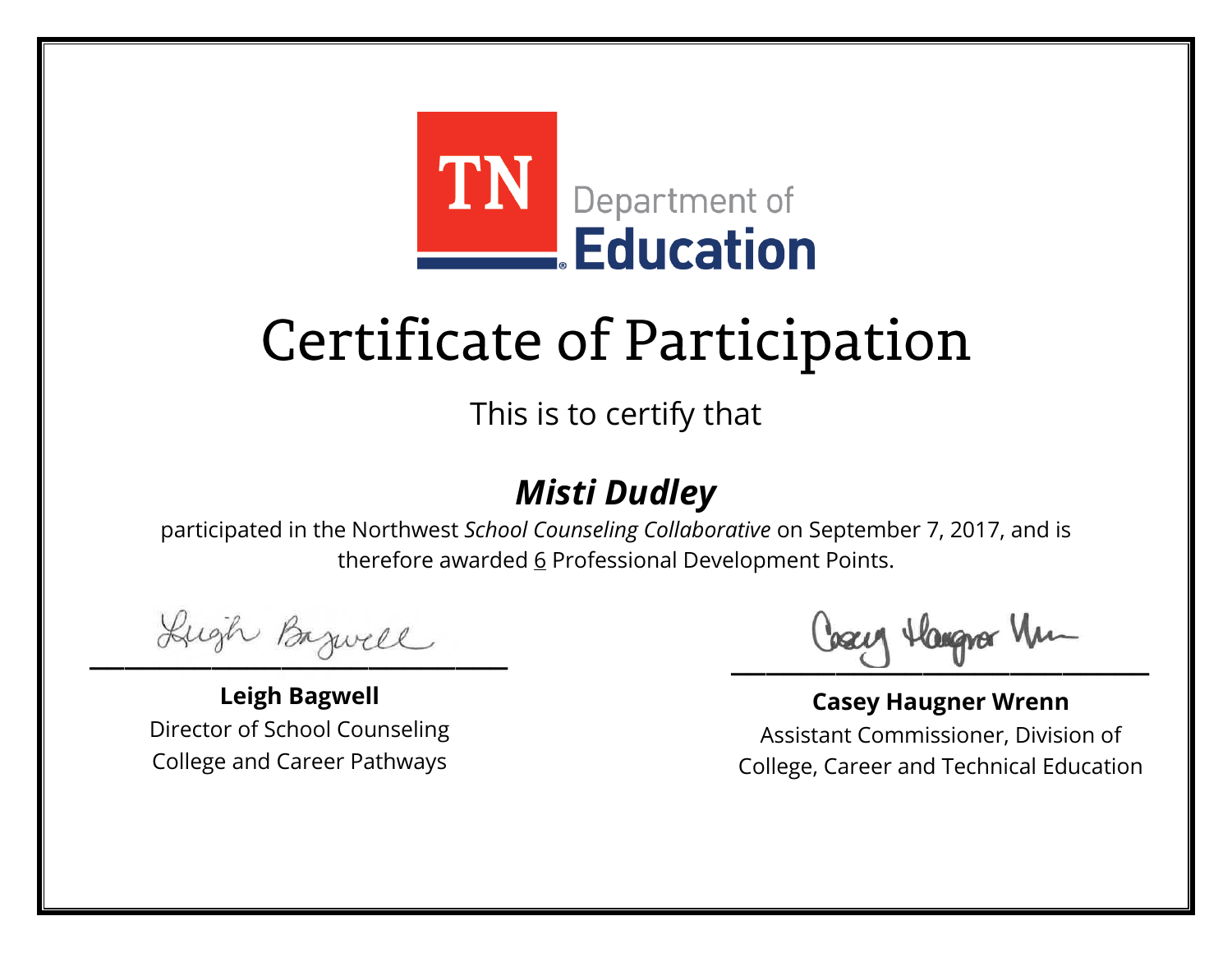

This is to certify that

### *Monica Rollins*

Lugh Bazwell

**Leigh Bagwell** Director of School Counseling College and Career Pathways

Cosey Hangra Vm

**Casey Haugner Wrenn** Assistant Commissioner, Division of College, Career and Technical Education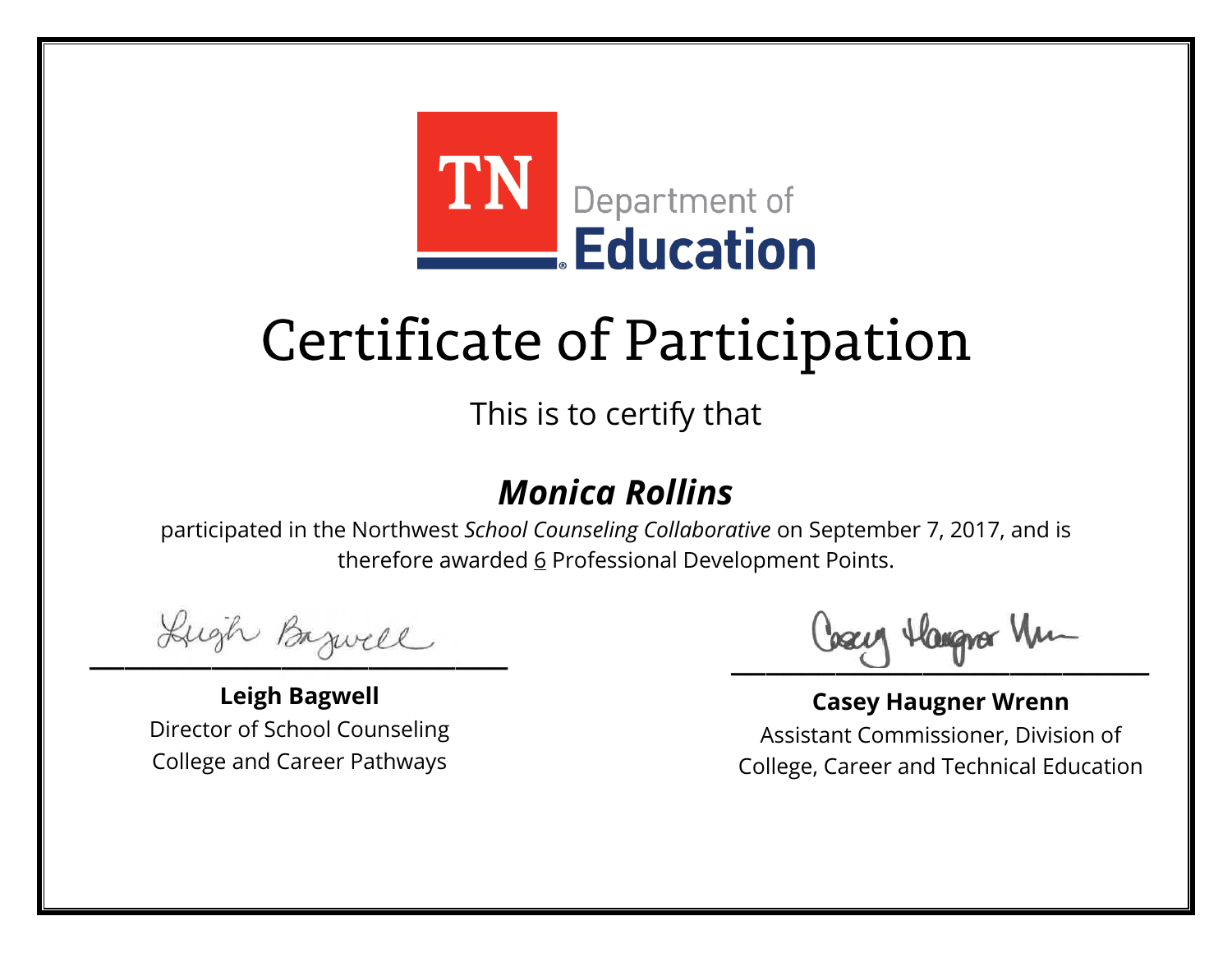

This is to certify that

### *Nikki Netherland*

Lugh Bazwell

**Leigh Bagwell** Director of School Counseling College and Career Pathways

Cosey Hangra Vm

**Casey Haugner Wrenn** Assistant Commissioner, Division of College, Career and Technical Education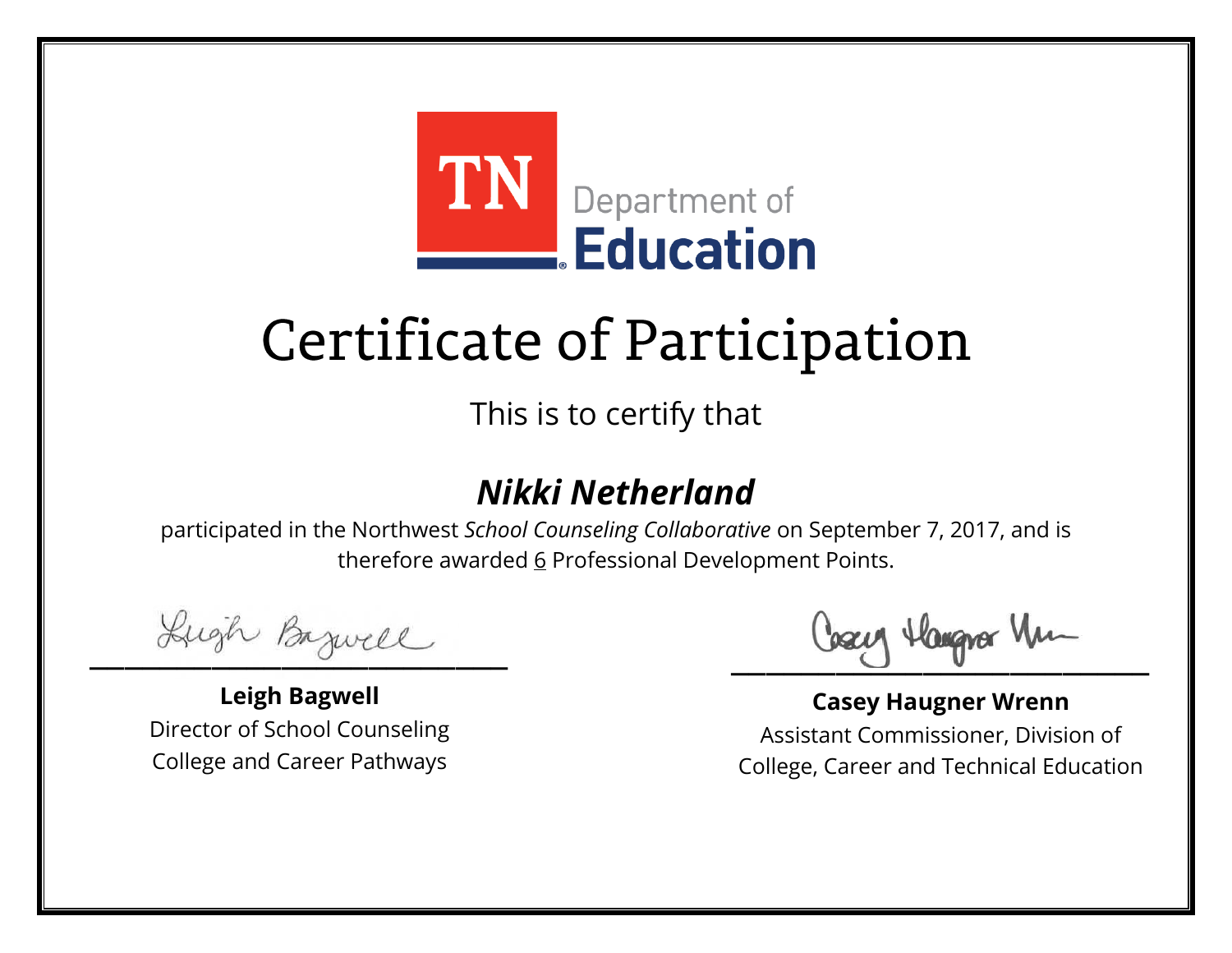

This is to certify that

### *PK Kelley*

Lugh Bazwell

**Leigh Bagwell** Director of School Counseling College and Career Pathways

Losey Hangra Vm

**Casey Haugner Wrenn** Assistant Commissioner, Division of College, Career and Technical Education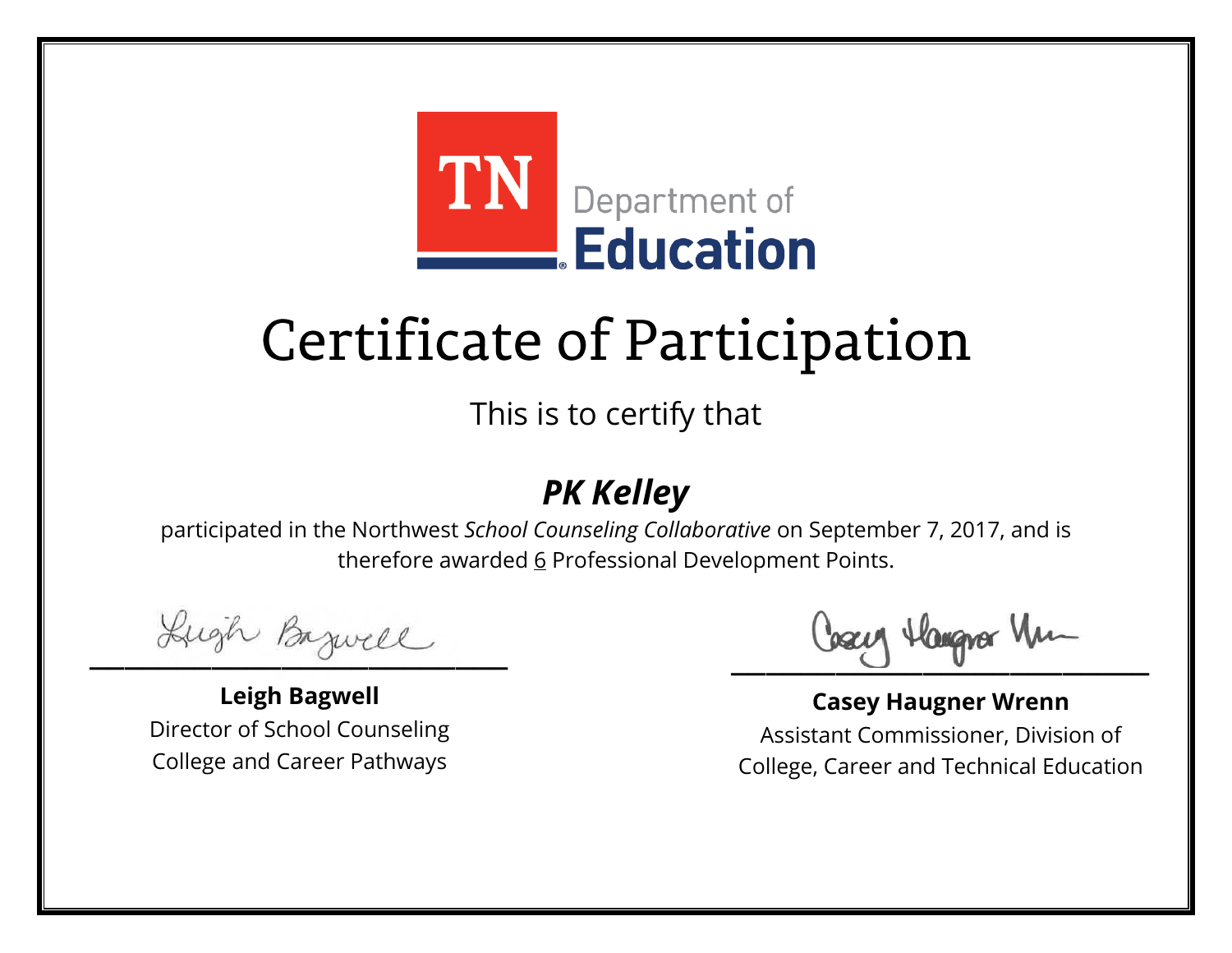

This is to certify that

### *Sherry Page*

Lugh Bazwell

**Leigh Bagwell** Director of School Counseling College and Career Pathways

Cosey Hangra Vm

**Casey Haugner Wrenn** Assistant Commissioner, Division of College, Career and Technical Education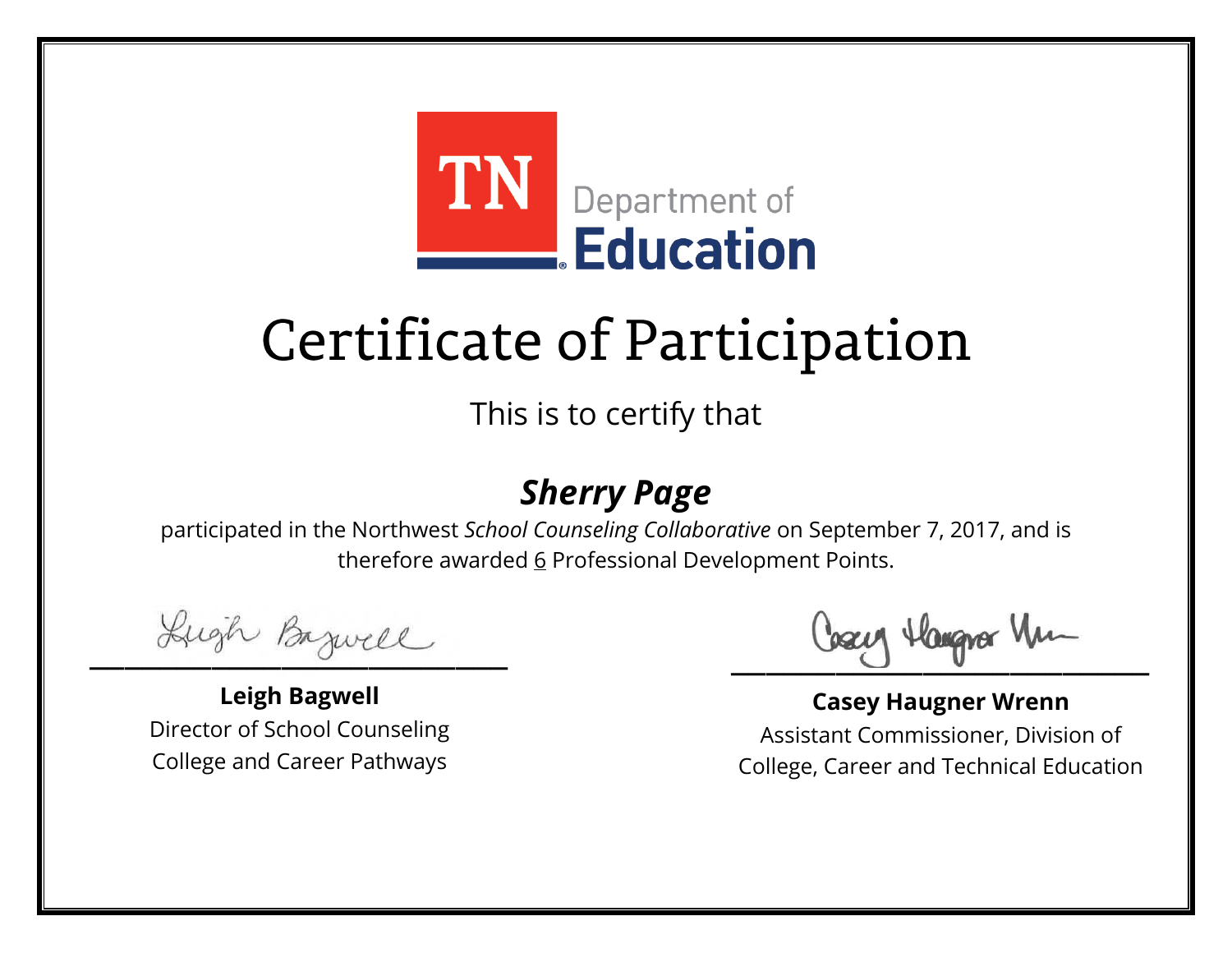

This is to certify that

### *Sunni Cooksey*

Lugh Bazwell

**Leigh Bagwell** Director of School Counseling College and Career Pathways

Cosey Hangra Vm

**Casey Haugner Wrenn** Assistant Commissioner, Division of College, Career and Technical Education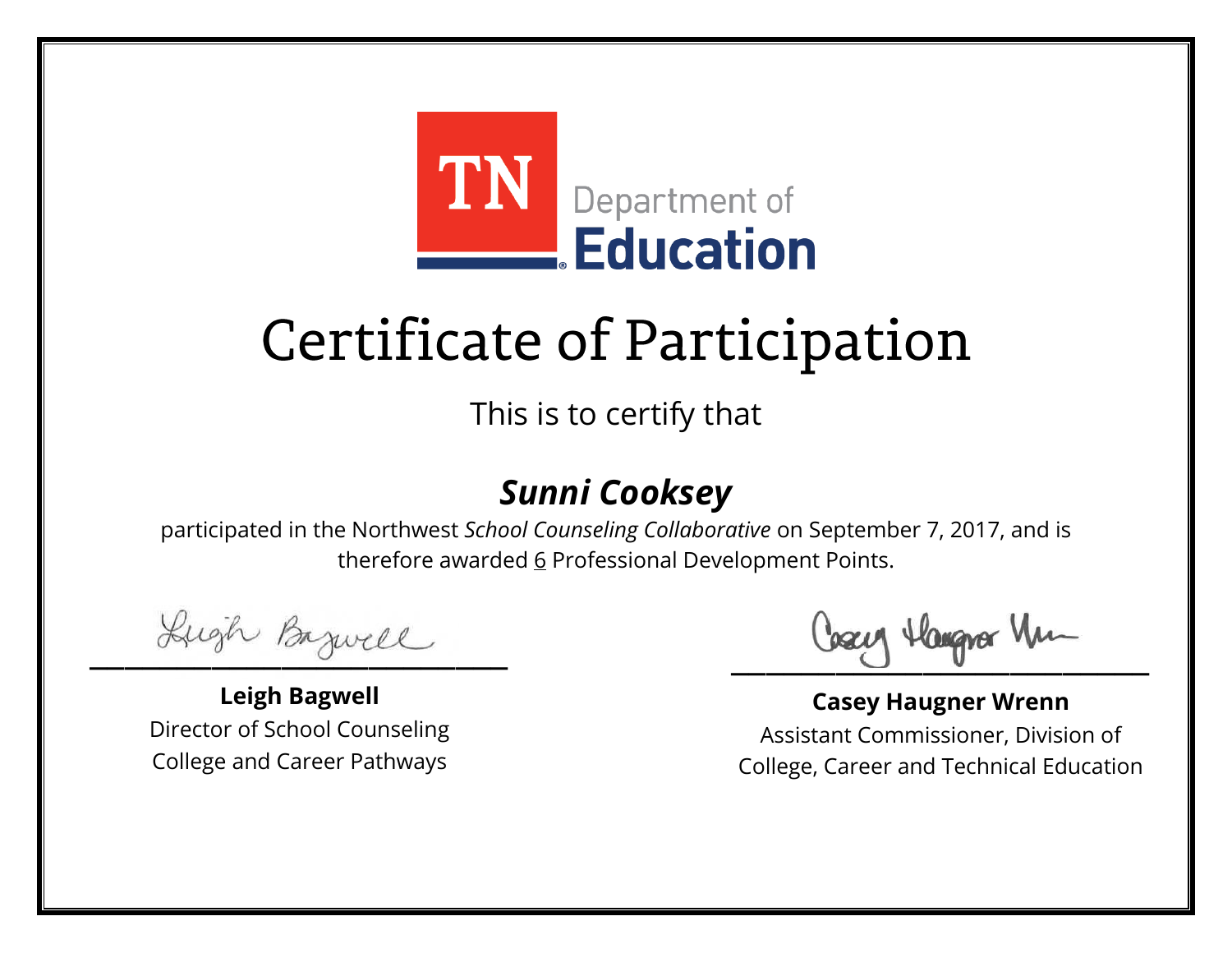

This is to certify that

#### *Susan Searcy*

Lugh Bazwell

**Leigh Bagwell** Director of School Counseling College and Career Pathways

Cosey Hangra Vm

**Casey Haugner Wrenn** Assistant Commissioner, Division of College, Career and Technical Education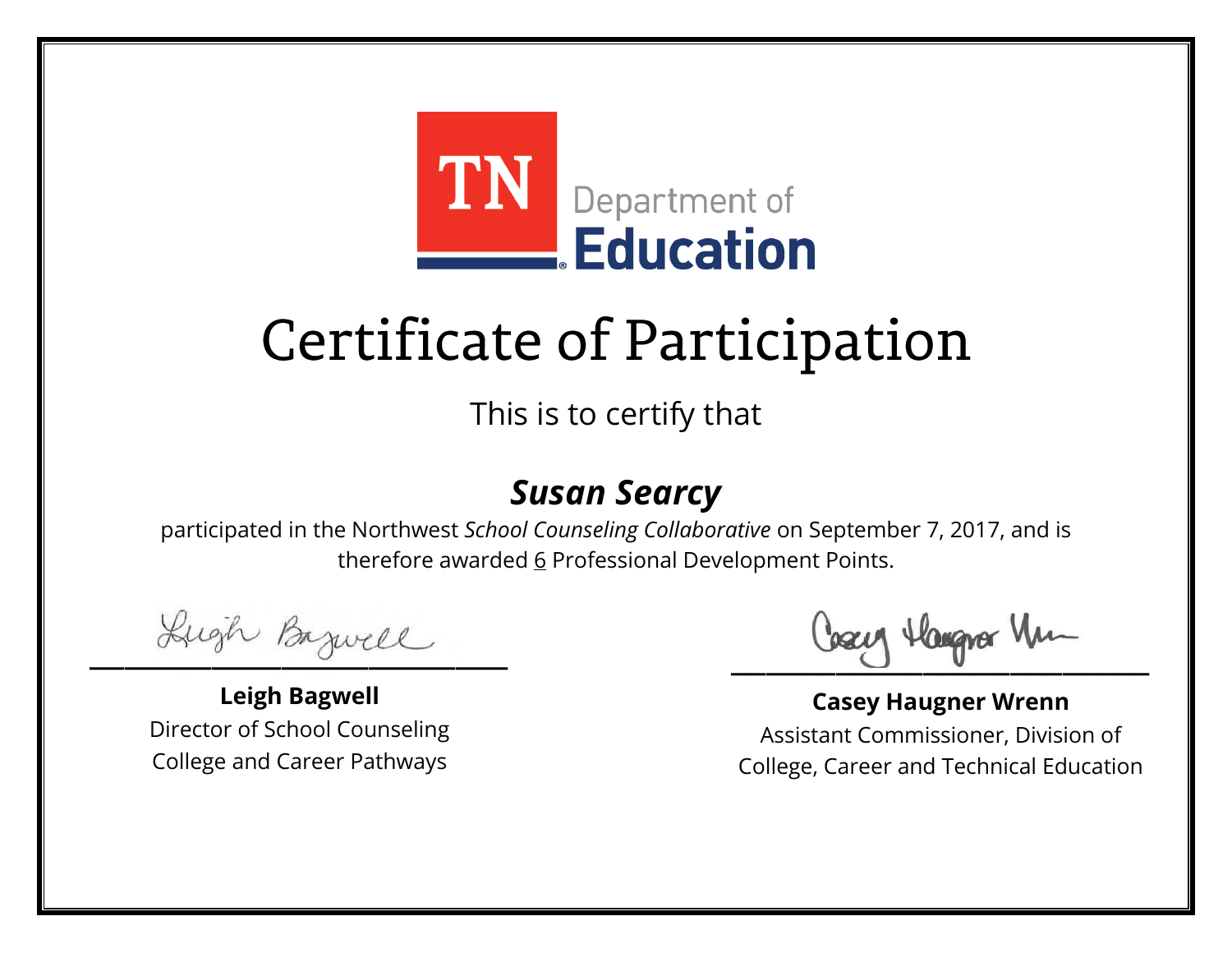

This is to certify that

### *Toni Patton*

Lugh Bazwell

**Leigh Bagwell** Director of School Counseling College and Career Pathways

Cosey Hangra Vm

**Casey Haugner Wrenn** Assistant Commissioner, Division of College, Career and Technical Education